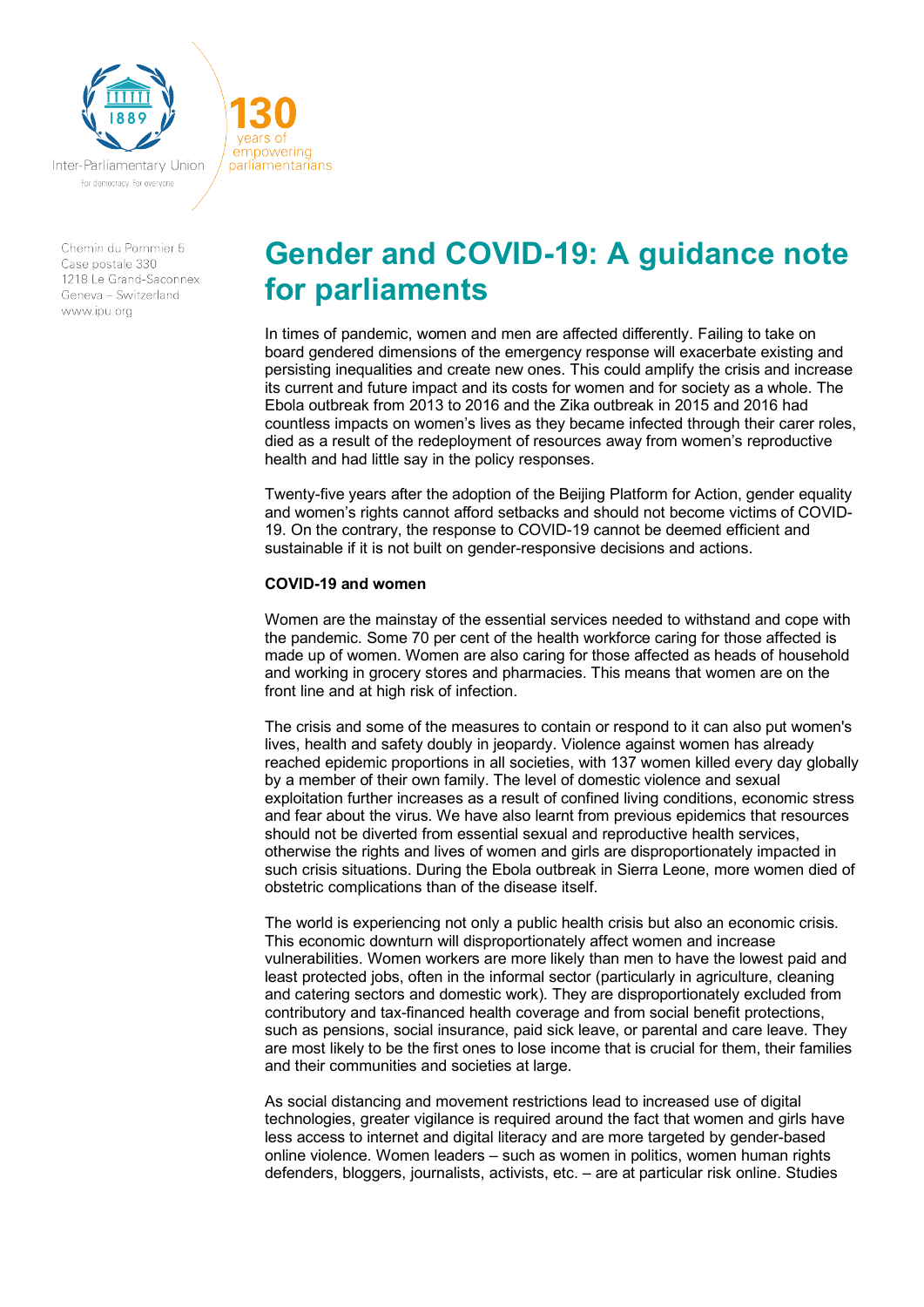conducted by the Inter-Parliamentary Union (IPU) on violence against women in parliaments have shown that social media are the main channel for threats. With home confinement, school closures and remote work, the household is becoming the central place where domestic, professional and parental responsibilities converge. Will this be an opportunity to better distribute domestic chores and childcare among women and men so that both can continue their professional lives? Or on the contrary will women continue to take on the majority of unpaid domestic and parental tasks to the detriment of their paid work life?

By addressing gender equality in today's response, we limit the impact of the pandemic and pave the way for a smoother recovery and a better future.

**Placing gender equality at the core of the parliamentary response to COVID-19**  As parliaments reorganize their means of functioning and adapt their work to the new realities imposed by COVID-19, it is crucial that their decisions and actions be genderresponsive.

Below are some key issues and questions that – if considered and addressed – could transform gender-neutral or gender-blind parliamentary adaptation strategies into gender-responsive ones.

#### *Gender mainstreaming and women's participation and leadership in parliamentary decision-making on COVID-19*

For policymaking to be as inclusive and efficient as possible, mapping and securing the participation of both men and women is a must. At a time when parliaments and their structures are meeting in a reduced capacity, often with a reduced number of members, it is vital to secure the participation of women at all levels and their leadership in the decision-making and oversight committees, units and/or task forces put in place in parliament to respond to the crisis. Equal participation of men and women, women's leadership and a clear gender-mainstreaming mandate are key to ensure the inclusivity and efficiency of such parliamentary mechanisms.

Just as important is the inclusion of women's voices and the contribution of women's organizations, women representatives of labour market sectors, women working in the informal sector, women caring for the ill, and so on, in all parliamentary deliberations during the COVID-19 crisis: to this end, virtual witness testimony via videoconferencing technologies, among other methods, would be a useful contribution.

Continued functioning of existing gender equality committees and the inclusion of gender equality in the mandate of new special parliamentary committees set up to scrutinize the government's COVID-19 response are also essential to guarantee an accountable institutional commitment to gender mainstreaming and, ultimately, an efficient parliamentary response to the pandemic.

Key questions to consider:

Are both women and men participating in parliamentary decision-making on COVID-19?

- Are there women participating at all levels in the crisis and decision-making committees, units and/or task forces put in place in parliament?
- If parliament has reduced the number of MPs allowed to sit, are women MPs included among those allowed to sit? Is there a balance between men and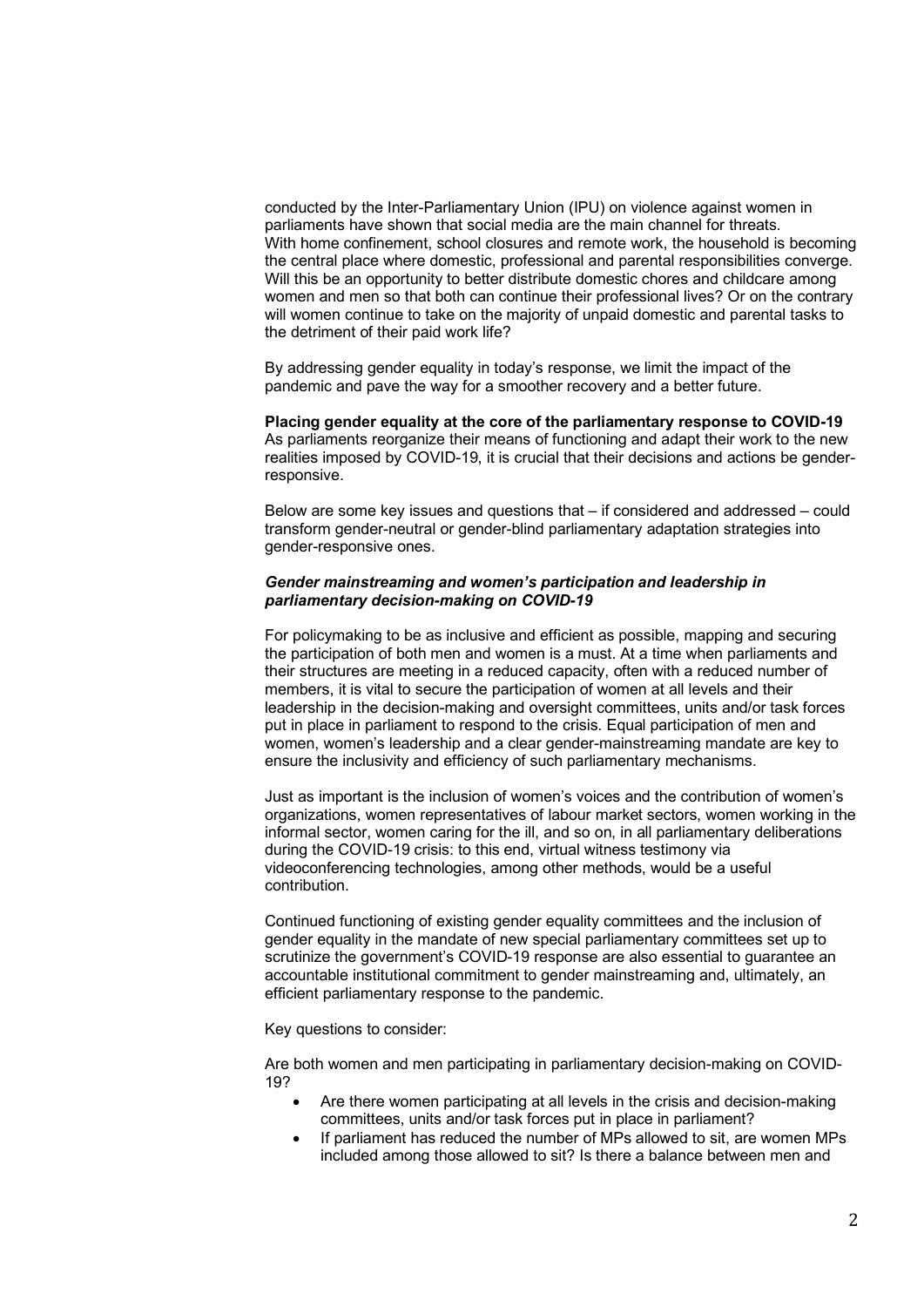women? If not, what is the proportion of women and how can it be enhanced towards equality?

- In exercising its oversight functions, is parliament ensuring that there is a balance between men and women or proportions as close as possible to 50/50 in the task forces and other mechanisms created on COVID-19 at the State/Executive level?
- Are the voices and concerns of women in society included in the deliberations and decisions of parliamentary committees, units and/or task forces on designing and implementing the pandemic response? For example, are women's organizations, women representatives of labour market sectors, women working in the informal sector, women caring for the ill, etc., being heard and consulted by parliamentary committees and/or task forces, including by using virtual witness testimony via videoconferencing technologies?

Do parliamentary committees have a gender equality mandate?

- If some parliamentary committees are still meeting, including remotely, are gender equality committees meeting and contributing to all mitigation strategies from a gender perspective?
- If new special parliamentary committees are created to scrutinize the government's COVID-19 response, is scrutiny from a gender perspective included in their functions? Do they have the necessary capacities and resources to implement gender responsiveness?

Examples of parliamentary initiatives

The Chamber of Deputies of Argentina is allowing parliamentarians from vulnerable groups to participate in committee meetings via Zoom: https://www.diputados.gov.ar/prensa/noticias/noticias-podio/noticias\_1241.html

On 5 April, the National Assembly of Djibouti set up an ad hoc support and follow-up committee to help combat the COVID-19 pandemic. The newly established committee comprises 20 per cent women parliamentarians, slightly below the proportion of women in the National Assembly, which stands at 26.5 per cent: www.ipu.org/parliaments-in-time-pandemic

## *COVID-19 and gender-responsive legislation*

Laws adopted by parliament to allow the government to take measures to mitigate the impact of COVID-19 should be gender-responsive. Emergency assistance measures for the health and economy sectors, hospitals, doctors, workers, small businesses, the self-employed, families, and the socially disadvantaged must be informed by sexdisaggregated data, building on a gender-based analysis of the situation. A detailed understanding of rates of infection and mortality among men and among women, for example, or information on who are the main beneficiaries of economic measures taken to respond to the crisis will help better shape policies and laws such that they efficiently address the needs of both men and women.

Key questions to consider:

• If laws are adopted by parliament to allow the government to take measures to mitigate COVID-19 for people and the economy, do those laws include a call and provisions to ensure that mitigation measures are gender-responsive?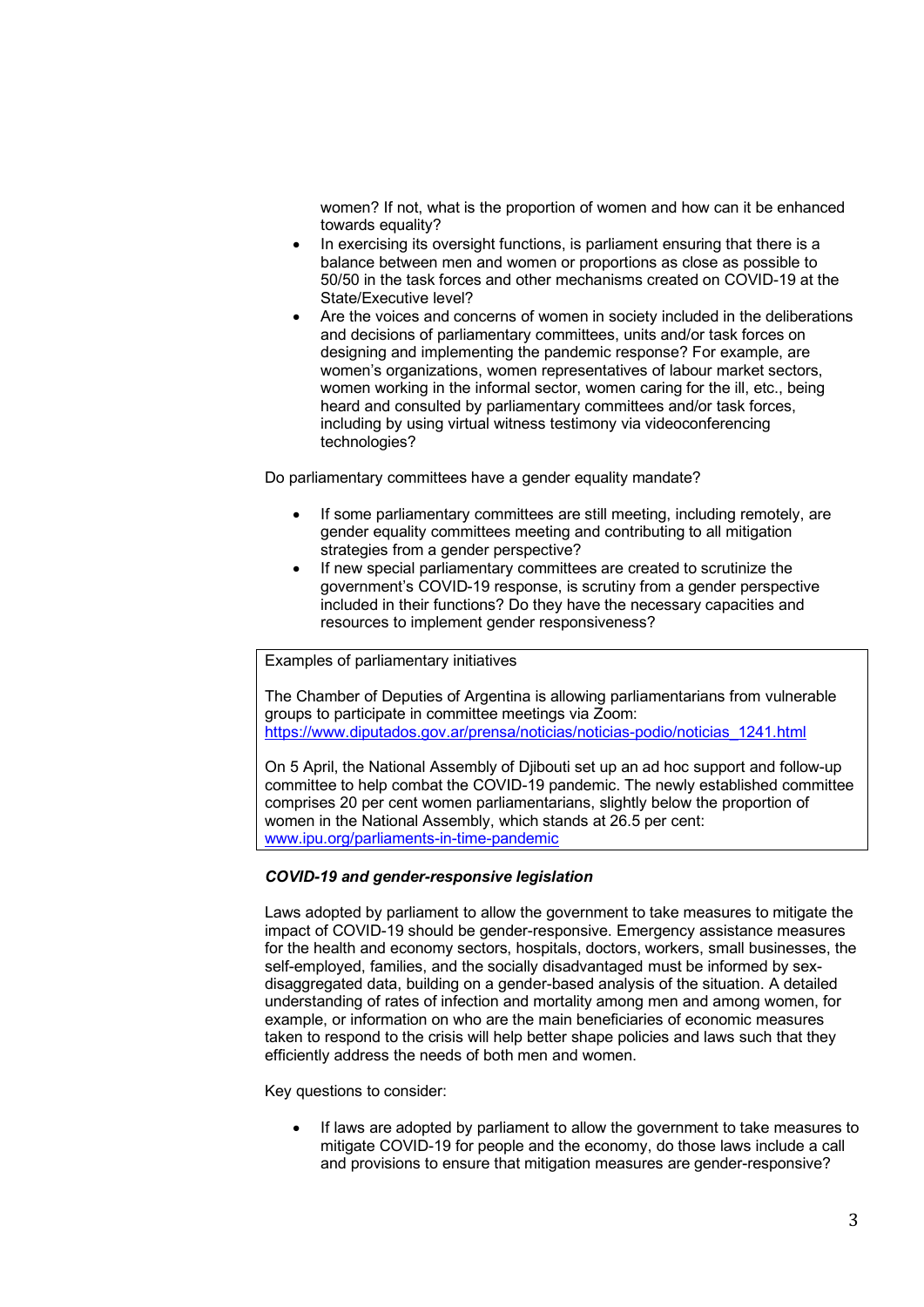- If emergency assistance measures for the health and economy sectors, hospitals, doctors, workers, small businesses, the self-employed, families, and the socially disadvantaged are taken, are they being designed based on sexdisaggregated data and are they responsive to the specific needs of women?
- When adopting legislation or amending standing orders to allow essential parliamentary work to be pursued, do adaptation measures take into account the specific situation and needs of women members of parliament and staff?

## *Overseeing the government's COVID-19 response from a gender perspective*

As mentioned above, structures set up to oversee government action during the crisis need to be gender-sensitive in their composition, mandate and working methods. Gender-responsive oversight will achieve a more effective review of the impact of actions taken, as analysing policy, measures, programmes and spending through a gender lens will help address the needs of women and men without discrimination.

Key questions to consider:

- Are women who are caring for the ill and providing other essential services being recognized for their role and fairly compensated, supported and equipped with protective equipment?
- Are resources being diverted from life-saving health-care services for women, including safe maternal and newborn care, and access to contraception and other reproductive health services?
- What is being done for the most vulnerable women to ensure they can access food, water, information and health services?
- Is specific financial support being provided to sectors that may not benefit from social protection and unemployment benefits, such as the informal sector?
- With the increased risk of domestic violence, what is being done to ensure that women have access to protection, resources and shelters as essential services? What is being done to curb the impact of the outbreak on support services for survivors, particularly health-care, police and justice services? How can women facing domestic violence call for help or escape when full time at home with violent partners? Have concrete actions to protect women survivors of violence and respond to their needs been adapted and included in the emergency measures against the pandemic?
- Are there strong policies and codes of conduct in place to address the endemic violence against female health workers and sexual harassment in the health and social sectors?
- With schools closed, what measures have been taken to protect girls at risk of sexual violence?

For tips on overseeing government action from a gender perspective, please see: https://www.ipu.org/resources/publications/reports/2017-10/global-parliamentaryreport-2017-parliamentary-oversight-parliaments-power-hold-government-account (particularly "Tips for MPs: Mainstreaming gender equality in oversight activities", page 19)

### *Communicating and raising awareness on COVID 19 and its effects – the role of MPs and parliaments*

Media and other communication platforms are being used to reach out to constituents to inform them of measures taken to respond to the COVID-19 crisis. Such initiatives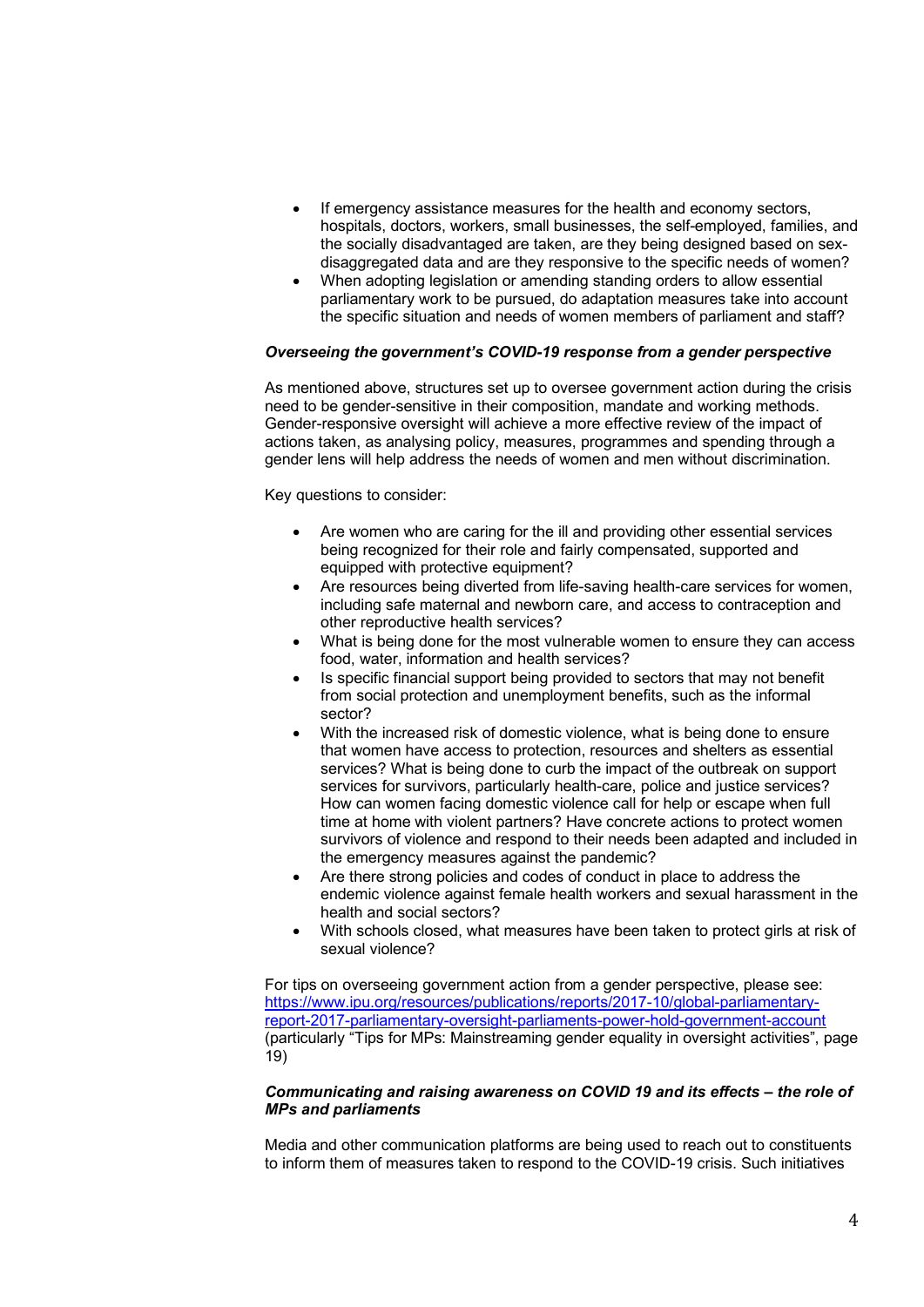also facilitate exchanges with constituents on their experiences and needs and can serve to identify the specific needs of women and girls.

Awareness-raising that focuses on social distancing and hygiene measures should draw attention to the importance of sharing care responsibilities equally between women and men. Male MPs in particular can highlight how important it is that men and women share household and care responsibilities equally.

Speaking out in the media and on other platforms on the crucial role that women are playing in responding to the health emergency, maintaining basic services and supporting families raises awareness of and strengthens solidarity with and support to women in their essential roles.

Key questions to consider:

- How can MPs reach out to constituents while promoting gender equality and gender responsiveness?
- Are media and other communication platforms being used to reach out to constituents to inform them of measures taken to respond to the COVID-19 crisis? Are such initiatives ensuring exchanges with constituents on their experiences and needs, including the specific needs of women and girls?
- Is virtual outreach to community organizations, such as health centres, food banks and women's shelters, being used to identify the support required?
- If public awareness-raising on social distancing and hygiene measures is being conducted by parliamentary leadership and MPs, are they also raising awareness of the importance of sharing care responsibilities equally between women and men? Are male MPs highlighting how important it is that men and women share household and care responsibilities equally?
- Are parliament and MPs highlighting in the media and other platforms the crucial role that women are playing in responding to the health emergency, maintaining basic services and supporting families, so as to build awareness of the need to demonstrate solidarity towards them and support them in their essential roles?

Examples of parliamentary initiatives

The Chair of the European Parliament's Committee on Women's Rights and Gender Equality, Evelyn Regner, issued a press release urging the European Union and its Member States to increase support to victims of domestic violence during the COVID-19 crisis: www.europarl.europa.eu/news/en/press-room/20200406IPR76610/covid-19 stopping-the-rise-in-domestic-violence-during-lockdown

The IPU President, Mexican MP Gabriela Cuevas Barron, drew attention to the high proportion of women in the health sector and to the specific situation of women in unpaid or underpaid jobs, calling for investment in gender parity in the COVID-19 response: https://twitter.com/ipupresident

The Parliament of Timor-Leste, with the UN Development Programme, has produced a public health video about COVID-19 and how to stay safe. The speakers are both men and women and most of them are parliamentarians: https://www.youtube.com/watch?v=A9Hk4RXhCrI

*Gender-sensitive parliaments in times of COVID-19*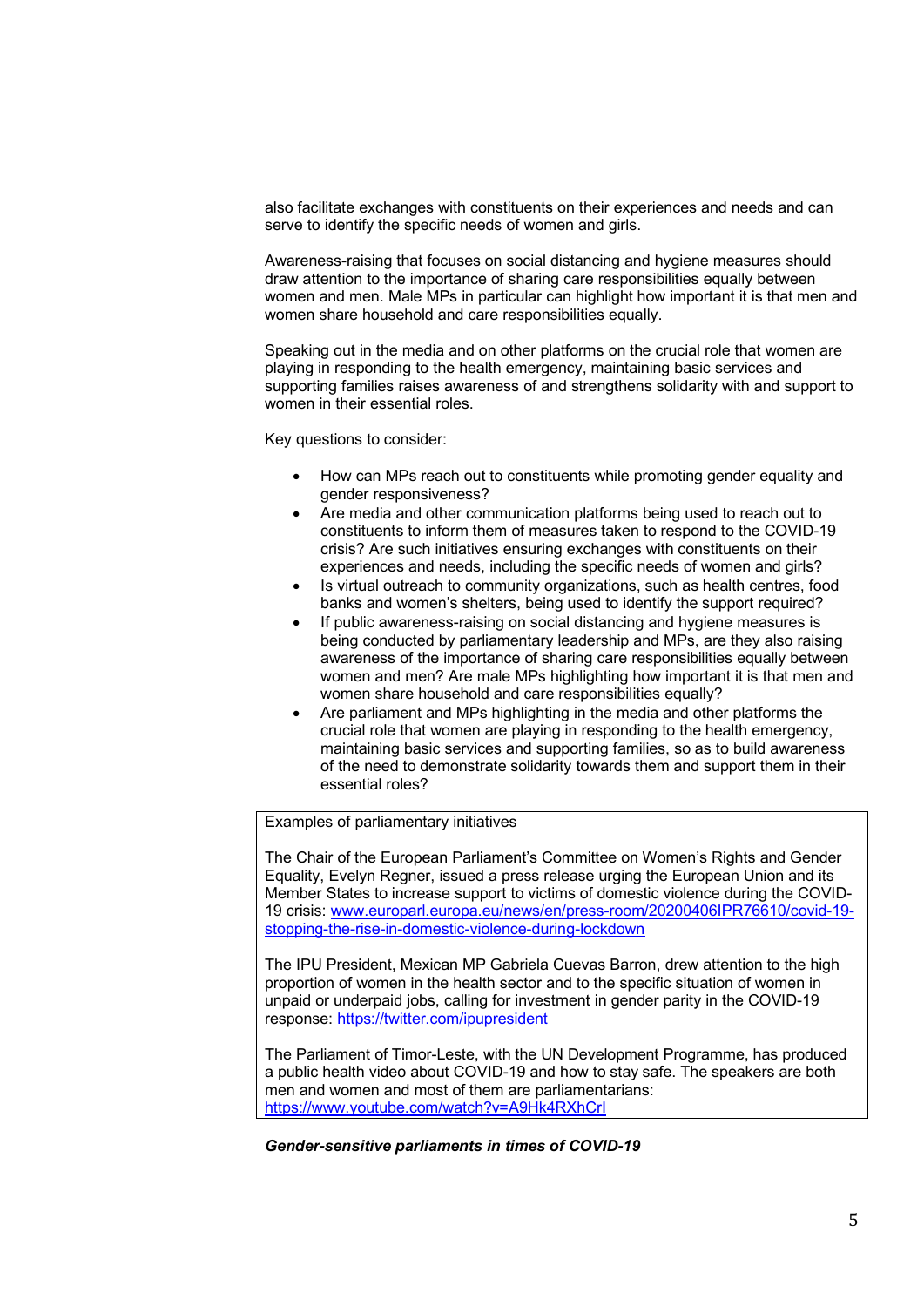In times of crisis, parliaments are crafting new ways of working, adapting to the new reality. In this context, measures taken can gain efficiency by integrating a gender perspective from the very beginning. Parliaments in times of crisis cannot ignore gender equality. On the contrary, the crisis can and should be an opportunity to fasttrack decisions, processes and working methods that are conducive for parliament to remain, be or become a gender-sensitive institution.

Key questions to consider:

- In these extraordinary times, are MPs and staff supported in juggling their work and household or family duties, without undue burden related to gendered roles, including by allowing teleworking with flexible hours for both men and women and granting paid leave to both men and women staff who no longer have access to childcare?
- Are adequate resources, knowledge-sharing and equipment allocated to facilitate teleworking for all MPs and staff so that men and women alike can pursue their work in the best way possible?
- Are all meetings, including virtual meetings, taking place during office hours?
- Is pay for all staff guaranteed, including non-salaried staff who have been asked to stay home or staff considered vulnerable to COVID-19 who should stay home because of age or medical conditions?
- Is support and guidance offered to MPs and staff on how to make safe use of digital technology in their work, including in cases of online violence, to which women are more exposed?

Examples of parliamentary initiatives

In Italy, many parliamentary staff members are working remotely, and staff with children under the age of 16 have been allowed to take parental leave while schools are closed: www.ipu.org/parliaments-in-time-pandemic

The National Assembly of Ecuador adopted a regulation for the implementation of virtual sessions and teleworking and trained permanent secretaries of parliamentary committees on using videoconferencing systems; moderating virtual sessions, including voting on proposals; and transmitting, processing and storing digital information:

www.asambleanacional.gob.ec/sites/default/files/private/asambleanacional/filesasamb leanacionalnameuid-20/transparencia-2015/literal-a/a3/2020-03-19-reglamentosesiones-virtuales-teletrabajo.pdf

### **Parliamentary action today for a better tomorrow**

The current COVID-19 crisis brings great challenges, but it may also open windows of opportunity to address and redress existing imbalances and inequalities and build fairer and more resilient societies in the long run.

- By strengthening gender-mainstreaming capacity in parliament now, good practice will not only have a positive impact on decisions taken and measures designed today but will also become the way in which parliamentary business is conducted in the future.
- Setting up a monitoring system to document the measures taken within parliament will feed into post-COVID deliberations and decisions on how parliaments can continue to function in a gender-sensitive and genderresponsive way at all times.